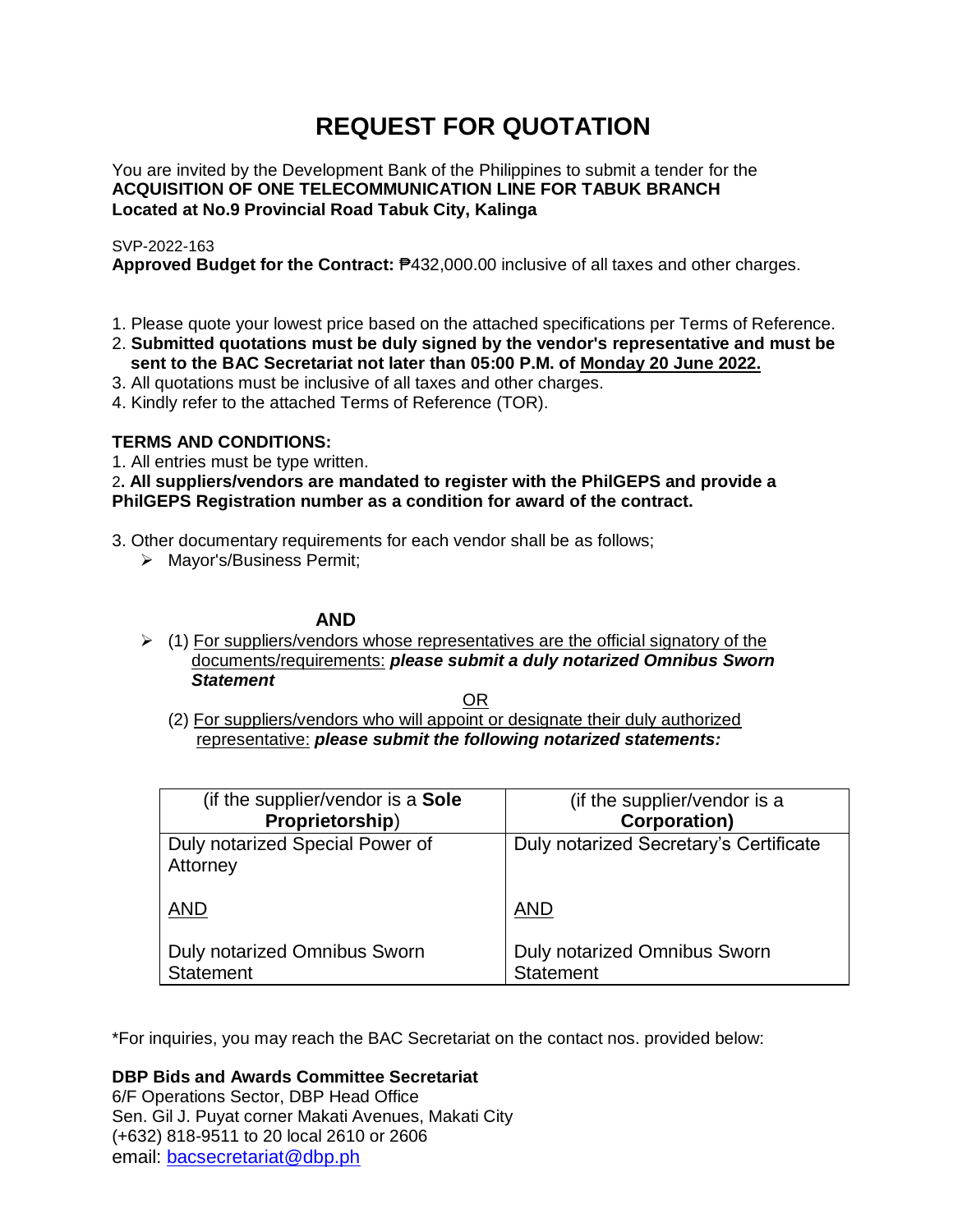## **Annex A**

# ACQUISITION OF NEW, ADDITIONAL AND/OR REPLACEMENT TELECOMMUNICATION LINE/CONNECTIVITY SERVICE FOR THE DEVELOPMENT BANK OF THE PHILIPPINES (DBP)-**TABUK BRANCH**

## APPROVED BUDGET FOR THE CONTRACT: Php 432,000

## **TECHNICAL SPECIFICATIONS**

## A. BACKGROUND

 $\mathcal{L} \rightarrow \mathcal{L}$ 

The telecommunication connectivity service (line) is for the connection of DBP online systems, services and facilities in any of the following DBP remote sites:

- A.1. Branch Office, including:
	- A.1.a. Lending Center
	- A.1.b. Cash Center
	- A.1.c. Branch-Lite Unit
- A.2. Automated Teller Machine (ATM)

#### **B. OBJECTIVE**

To acquire stable, reliable and secure telecommunication connectivity/line service to link DBP remote sites to the Head Office from an authorized and qualified telecommunication service provider (Telco).

#### **C. COVERAGE OF THE CONTRACT**

The contract will be for a one (1) year period starting from date of acceptance of service with the option for automatic renewal.

#### **D. MINIMUM SPECIFICATIONS**

- D.1. Connectivity/Line Service Availability
	- > The minimum availability of service is 99.6%.
- D.2. Connectivity/Line Specifications
- D.2.a. Branch Office ☑
	- D.2.a.i. Wired MPLS/VPN, Radio Last Mile with minimum of 10 Mbps bandwidth
	- D.2.a.ii. Inclusive network equipment, such as router and or router/modem, must not be on End-of-Life/End-of-Support status within the contract period
	- D.2.a.iii. Router must support GRE/mGRE tunneling and IP Security (ex. dynamic VPN) and SNMP
	- D.2.a.iv. DBP shall have the full access of the router
	- D.2.a.v. Provide near real time and historical link monitoring
- D.2.b. ATM Wired
	- D.2.b.i. VPN connection at least 128 Kbps via MPLS
	- D.2.b.ii. Inclusive network equipment, such as router and or router/modern, must not be on End-of-Life/End-of-Support status within the contract period
	- D.2.b.iii. Support GRE tunneling and SNMP
	- D.2.b.iv. Provide near real time and historical link monitoring

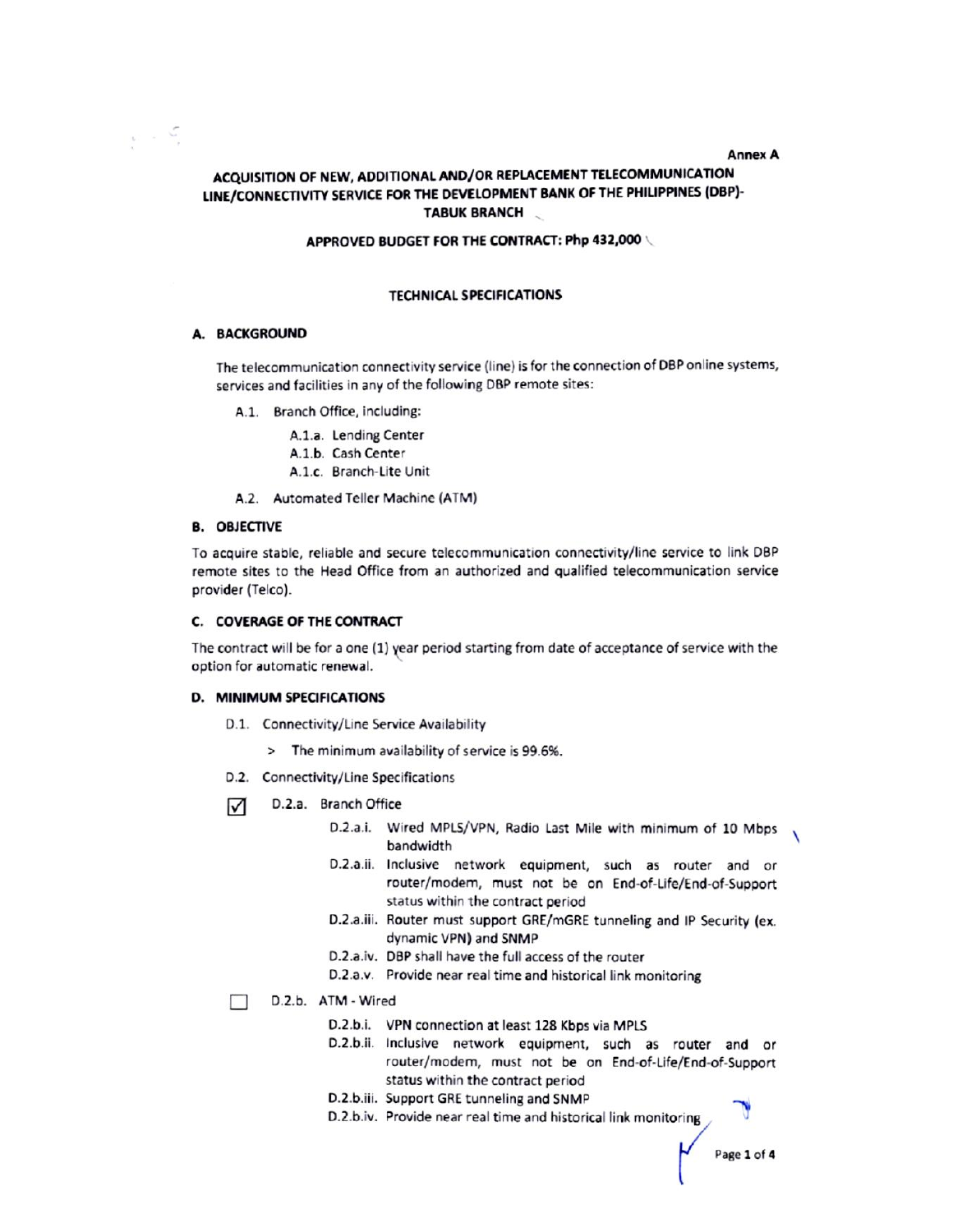ACQUISITION OF NEW, ADDITIONAL AND JOR REPLACEMENT OF TELECOMMUNICATION. LINE/ CONNECTIVITY SERVICE FOR THE DEVELOPMENT BANK OF THE PHILIPPINES (DBP)

- $\Box$  D.2.c. ATM Wireless
	- D.2.c.i. Provide data transmission function by public GPRS/ GSM network or higher
	- D.2.a.vii. Inclusive network equipment, such as router and or router/modem, must not be on End-of-Life/End-of-Support status within the contract period
	- D.2.c.ii. Support GRE Tunneling and SNMP
	- D.2.c.iii. Provide GUI access for local and remote management
	- D.2.c.iv. Operate at -30~+75°C temperature
	- D.2.c.v. Has LED status indication
	- D.2.c.vi. Support RJ45 console port
	- D.2.c.vii. Include: 1 power cord, 2 antennas, 1 console cable, 1 set documentation
	- D.2.c.viii. Provide near real time and historical link monitoring.
	- D.2.c.ix. Meet the average latency requirement of not greater than 200ms measured using the Ping utility or any similar mobile applications
	- D.2.c.x. Meet signal requirement of not less than 2 bars measured using mobile or similar devices capable of said measurement
	- D.2.c.xi. DBP shall have full access to the Modem/Router
- D.3. Support Services and Incident Management
	- D.3.a. The Telco shall provide 24 x 7 onsite, telephone and email support. For every service unavailability/downtime reported, the response time shall be within thirty (30) minutes.
	- D.3.b. Upon the occurrence of service unavailability/downtime, the Telco shall:
		- D.3.b.i. Conduct problem isolation/resolution and link restoration activities
		- D.3.b.ii. Notification via electronic mail (E-mail) and telephone within one (1) hour of the occurrence
		- D.3.b.iii. Minimum of twice a day status report to DBP via E-Mail
		- D.3.b.iv. Estimated time of arrival (ETA) if onsite activities required
		- D.3.b.v. Estimated time of resolution (ETR)
		- D.3.b.vi. Root cause
		- D.3.b.vii. Comply with DBP policies on security and confidentiality during support services.
	- D.3.c. The Telco shall submit an incident report stating the reason/s for the outage and detailing the steps undertaken to resolve a particular problem upon DBP's request.
- D.4. Service Performance Review
	- > The Telco shall conduct a performance review session at least once every quarter of a year

## E. TELECOMMUNICATION CONNECTIVITY/LINE REQUIREMENT CLASSIFICATION

The primary objective of the following provisions is to have multiple Telcos per site, providing service redundancy, high availability and avoiding single point of failure.

- $\sim$ E.1. New Telecommunication Line Requirement
	- E.1.a. Covered Sites

Page 2 of 4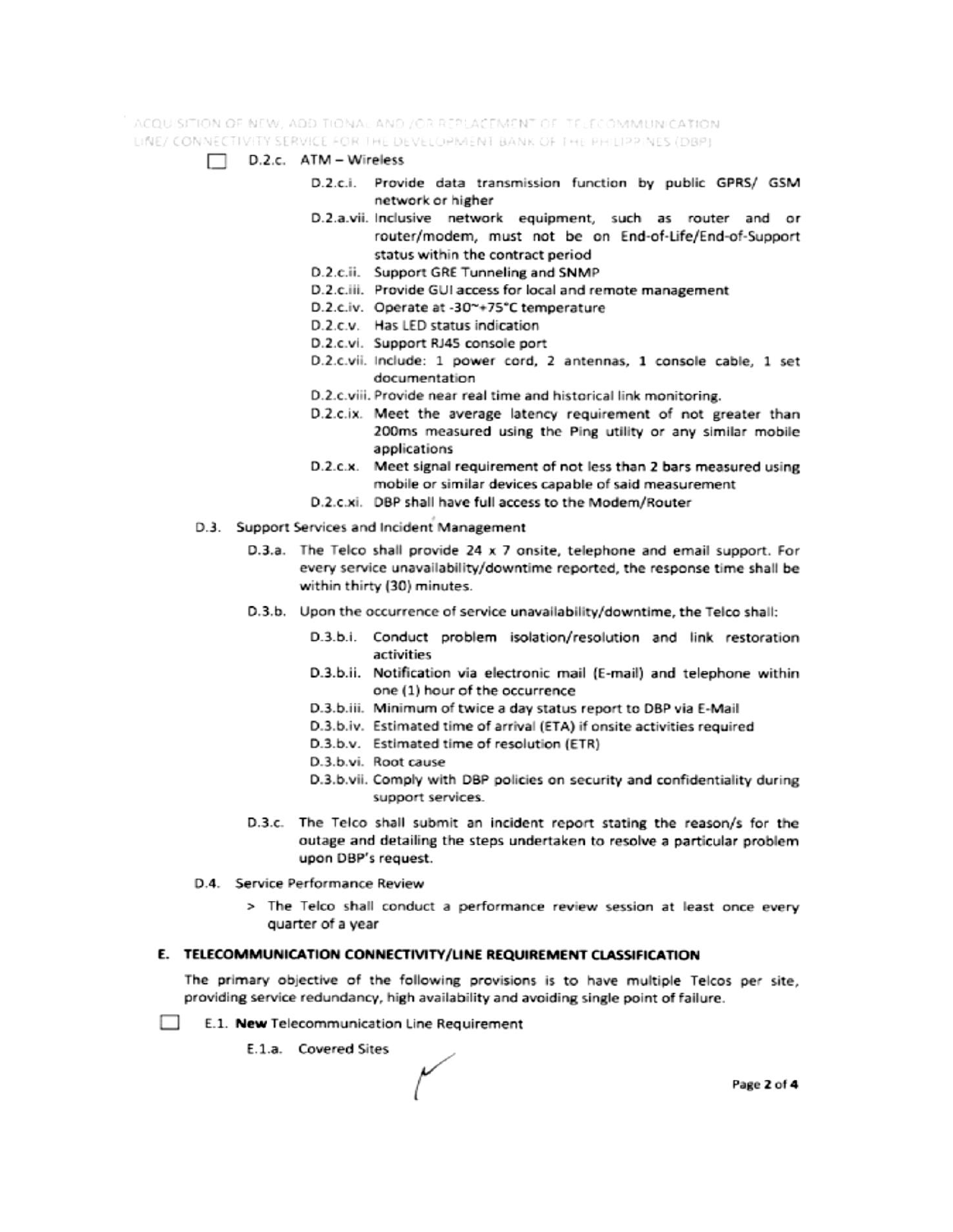ACQUISITION OF NEW, ADDITIONAL AND /OR REPLACEMENT OF TELECOMMUNICATION LINE/ CONNECTIVITY SERVICE FOR THE DEVELOPMENT BANK OF THE PHILIPPINES (DBP)

## > New remotes sites

## E.1.b. Telco Selection Criteria

- > Telecommunication Line for Branch Office
	- E.1.b.i. Two (2) different Telcos (Telco A and Telco B) shall be selected
	- E.1.b.ii. Telco A is the lowest (winning) provider
	- E.1.b.iii. Telco B is the second lowest provider
- > Telecommunication Line for Additional ATM Facility of a Branch Office
	- E.1.b.iv. The Telco must be different from the one which has the majority or most of the telecommunication connectivity services provided for the ATM/s of that Branch Office

## E.2. Additional Telecommunication Line Requirement

- E.2.a. Covered Sites
	- > For existing sites with existing telecommunication line/s
- E.2.b. Telco Exception
	- > The Telco/s of the existing line/s servicing the site shall not be invited and will not be allowed to participate

## √ E.3. Replacement Telecommunication Line Requirement

- E.3.a. Covered Sites
	- > For existing sites with existing telecommunication line/s
- E.3.b. Telco Exception
	- E.3.b.i. For Telco Redundancy Replacement
		- > The Telco of the existing line/s servicing the site including the one to be replaced shall not be invited and will not be allowed to participate
	- E.3.b.ii. Replacement for the Purpose of Telecommunication Line Capacity (Bandwidth) Upgrade
		- > The Telco of the other existing line/s servicing the site (i.e., other than the one to be replaced) shall not be invited and will not be allowed to participate
	- E.3.b.iii. For Wireless to Wired Facility Replacement
		- > The Telco of the other existing line/s servicing the site (i.e., other than the one to be replaced) shall not be invited and will not be allowed to participate

# F. DISCONTINUANCE OF SERVICE

DBP can opt to discontinue the service within the contract period without pre-termination fee/s, if the Telco provider fails to meet the required minimum availability of service, specified in item D.1, for three (3) consecutive months (3-strike rule)

## **G. PAYMENT**

The payment shall be in a monthly basis every after the service acceptance.

Ν Page 3 of 4